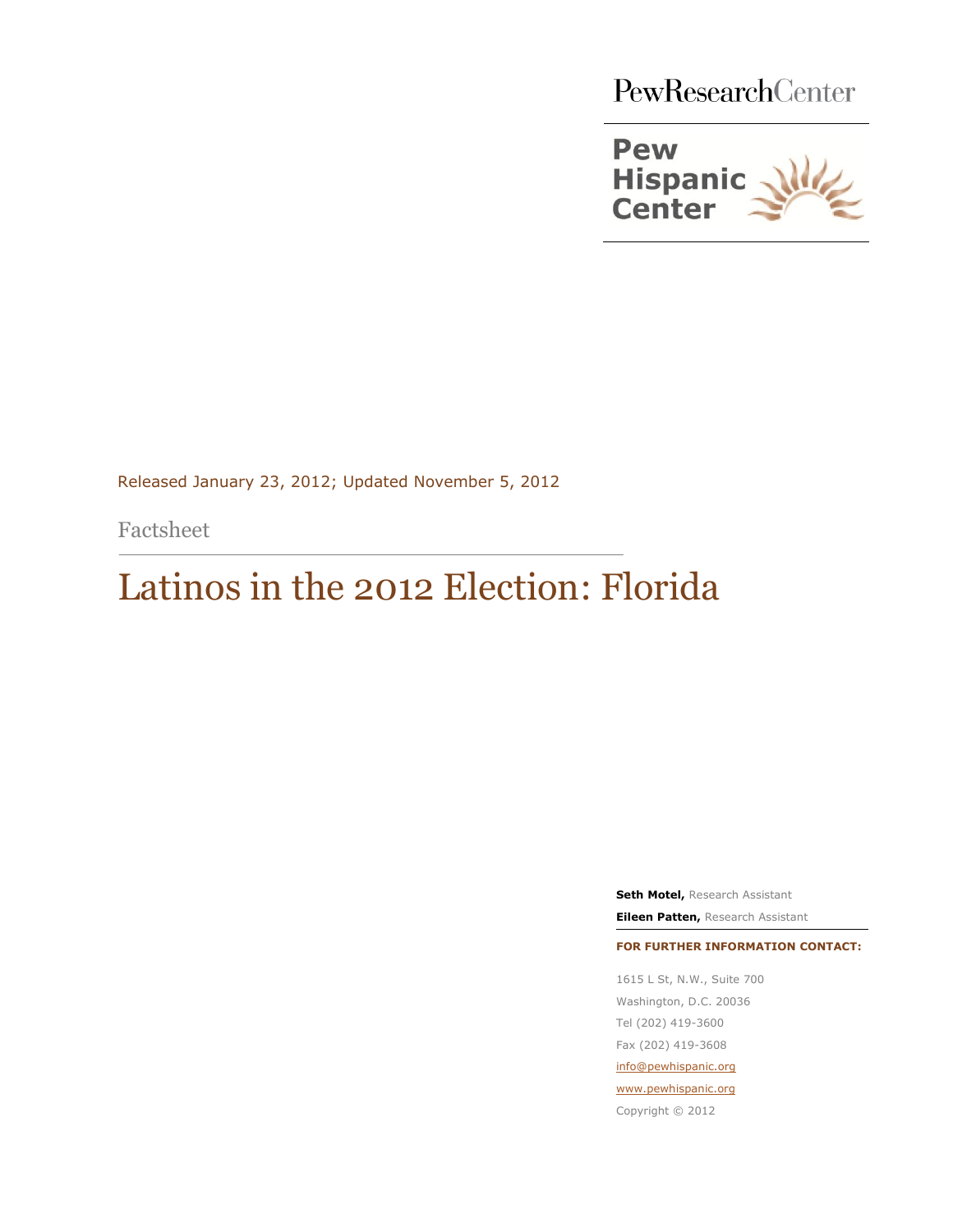Latinos in the 2012 Election: Florida

# Latinos in the 2012 Election: Florida

This profile provides Florida voter registration data, including party affiliation, as reported by the Florida Division of Elections through July 16, 2012. It also provides key demographic information on Latino eligible voters<sup>1</sup> and other major groups of eligible voters in Florida.<sup>2</sup> All demographic data are based on Pew Hispanic Center tabulations of the U.S. Census Bureau's 2010 American Community Survey.<sup>3</sup>

## **Florida Voter Registration Statistics**

According to the [Florida](http://election.dos.state.fl.us/voter-registration/statistics/elections.shtml) [Department of State](http://election.dos.state.fl.us/voter-registration/statistics/elections.shtml) Division [of Elections,](http://election.dos.state.fl.us/voter-registration/statistics/elections.shtml) 1,660,000 Latinos were registered to vote statewide as of book closing on October 9, 2012. Overall, Latinos make up 13.9% of the state's more than 11.9 million active registered voters. Among Latino registered voters, 476,000 are registered as

 $\overline{a}$ 

#### Table 1

# **Party Affiliation among Hispanic Active Registered Voters in Florida, 2006 to 2012**

*(in thousands)*

|      | Republicans Democrats Other Party |     |    | No Party<br>Affiliation | Total |
|------|-----------------------------------|-----|----|-------------------------|-------|
|      |                                   |     |    |                         |       |
| 2012 | 476                               | 645 | 26 | 513                     | 1,660 |
| 2010 | 445                               | 551 | 25 | 405                     | 1,426 |
| 2008 | 446                               | 513 | 24 | 373                     | 1,355 |
| 2006 | 414                               | 370 | 17 | 313                     | 1,114 |
|      |                                   |     |    |                         |       |

Note: Data represent registration as of book-closing dates.

Source: Florida Department of State Division of Elections

<http://election.dos.state.fl.us/voter-registration/statistics/elections.shtml>

PEW RESEARCH CENTER

Republicans, making up 11.2% of all Republican registered voters. And 645,000 Latino registered voters are registered as Democrats, representing 13.5% of all Democratic registered voters.

As recently as 2006, more Hispanics in Florida were registered as Republicans (37%) than as Democrats (33%). By 2008, the balance tipped over to the Democrats. This year that trend has

 $1$  Eligible voters are defined as U.S. citizens ages 18 and older. Eligible voters are not the same as registered voters. To cast a vote, in all states except North Dakota, an eligible voter must first register to vote.

<sup>&</sup>lt;sup>2</sup> The terms "Hispanic" and "Latino" are used interchangeably. References to other races and ethnicities are to the non-Hispanic components of those populations.

<sup>&</sup>lt;sup>3</sup> This statistical profile of eligible voters is based on the Census Bureau's 2010 [American Community Survey](http://www.census.gov/acs/www) (ACS). The ACS is the largest household survey in the United States, with a sample of about 3 million addresses. The data used for this statistical profile come from the 2010 ACS Integrated Public Use Microdata Series [\(IPUMS\)](http://usa.ipums.org/usa/), representing a 1% sample of the U.S. population. Like any survey, estimates from the ACS are subject to sampling error and (potentially) measurement error. More information is available on [ACS sampling strategy](http://usa.ipums.org/usa/design.shtml) and [associated error.](http://www.census.gov/acs/www/Downloads/data_documentation/pums/Accuracy/2010AccuracyPUMS.pdf)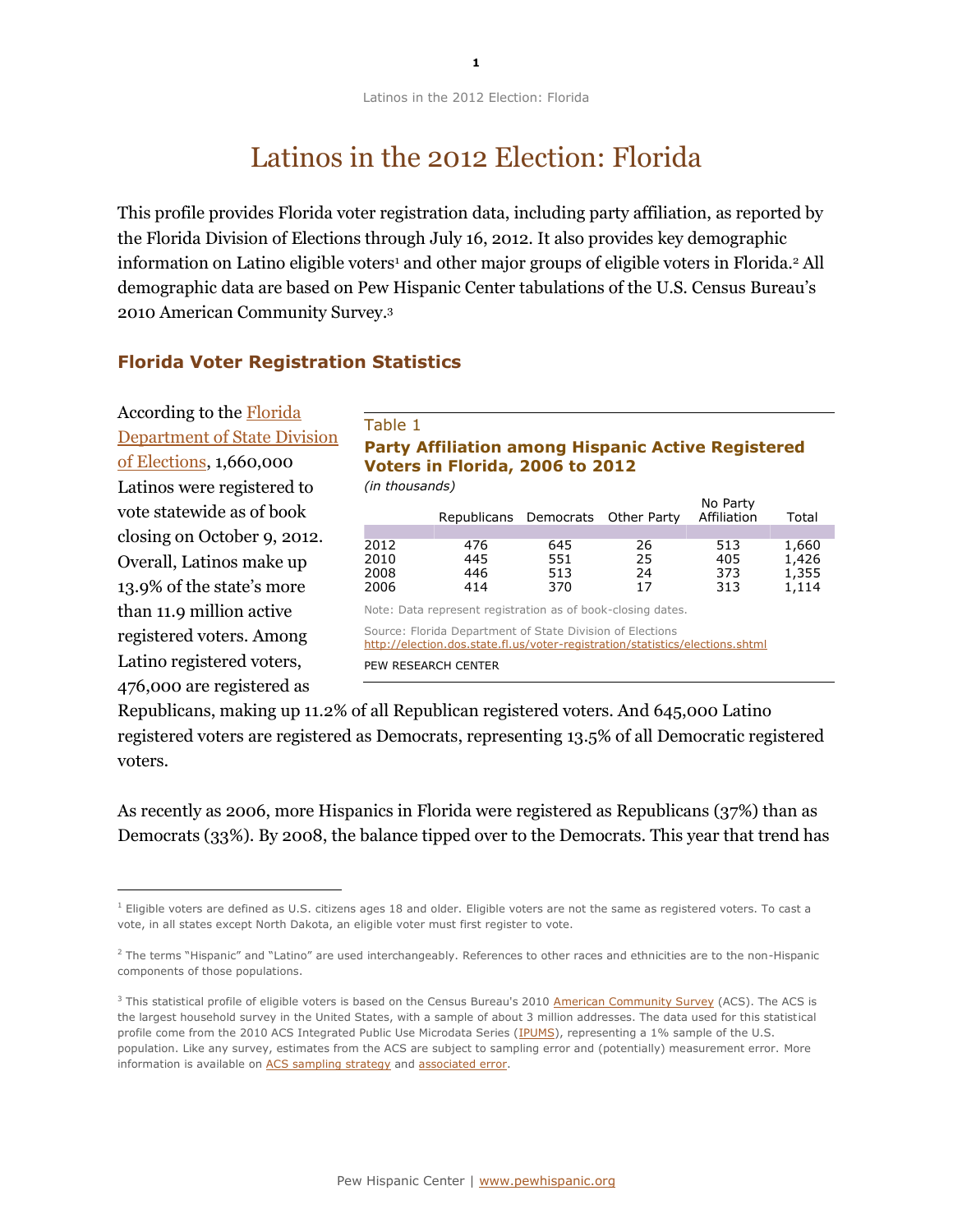#### Latinos in the 2012 Election: Florida

accelerated, with the gap between Hispanics who are registered as Democrats (39%) and those registered as Republicans (29%) wider now than in 2008 or 2010.

Geographically, the majority of Hispanic Republican registered voters are located in South Florida. According to the Division of Elections, 57% (273,000) are in Miami-

### Table 2

#### **Active Registered Voters in Florida, by Race and Ethnicity, 2006 to 2012** *(in thousands)*

| uu uluusanus) |          |               |       |               |   |               |       |        |                                                 |               |
|---------------|----------|---------------|-------|---------------|---|---------------|-------|--------|-------------------------------------------------|---------------|
|               | Hispanic |               | White |               |   | Black         | Asian |        | Total                                           |               |
|               |          |               |       |               |   |               |       |        |                                                 |               |
|               | 艹        | $\frac{1}{2}$ | #     | $\frac{0}{0}$ | # | $\frac{1}{2}$ |       | $\#$ % | #                                               | $\frac{0}{0}$ |
| 2012          |          |               |       |               |   |               |       |        | 1,660 13.9 7,939 66.5 1,620 13.6 194 1.6 11,934 | 100.0         |
| 2010          |          |               |       |               |   |               |       |        | 1,426 12.7 7,693 68.6 1,460 13.0 165 1.5 11,217 | 100.0         |
| 2008          |          |               |       |               |   |               |       |        | 1,355 12.0 7,773 69.1 1,469 13.1 151 1.3 11,248 | 100.0         |
| 2006          |          |               |       |               |   |               |       |        | 1,114 10.7 7,509 72.0 1,248 12.0 120 1.1 10,434 | 100.0         |

Notes: Data represent registration as of book-closing dates. "Asian" includes Pacific Islanders. Percentages calculated before rounding. Total includes some groups not shown separately (e.g., Native Americans).

Source: Florida Department of State Division of Elections <http://election.dos.state.fl.us/voter-registration/statistics/elections.shtml> PEW RESEARCH CENTER

Dade County alone. By contrast, among the state's Hispanic Democratic registered voters, a smaller share, 34% (217,000), are registered to vote in Miami-Dade County.

Hispanics have grown from 10.7% of the registered voters in 2006 to 13.9% today. They slightly outnumber black registered voters (13.6%). The share of white eligible voters has declined from 2006, when they composed 72.0% of registered voters. Whites today make up about two-thirds (66.5%) of registered voters, and Asians are an additional 1.6% of the state's registered voters.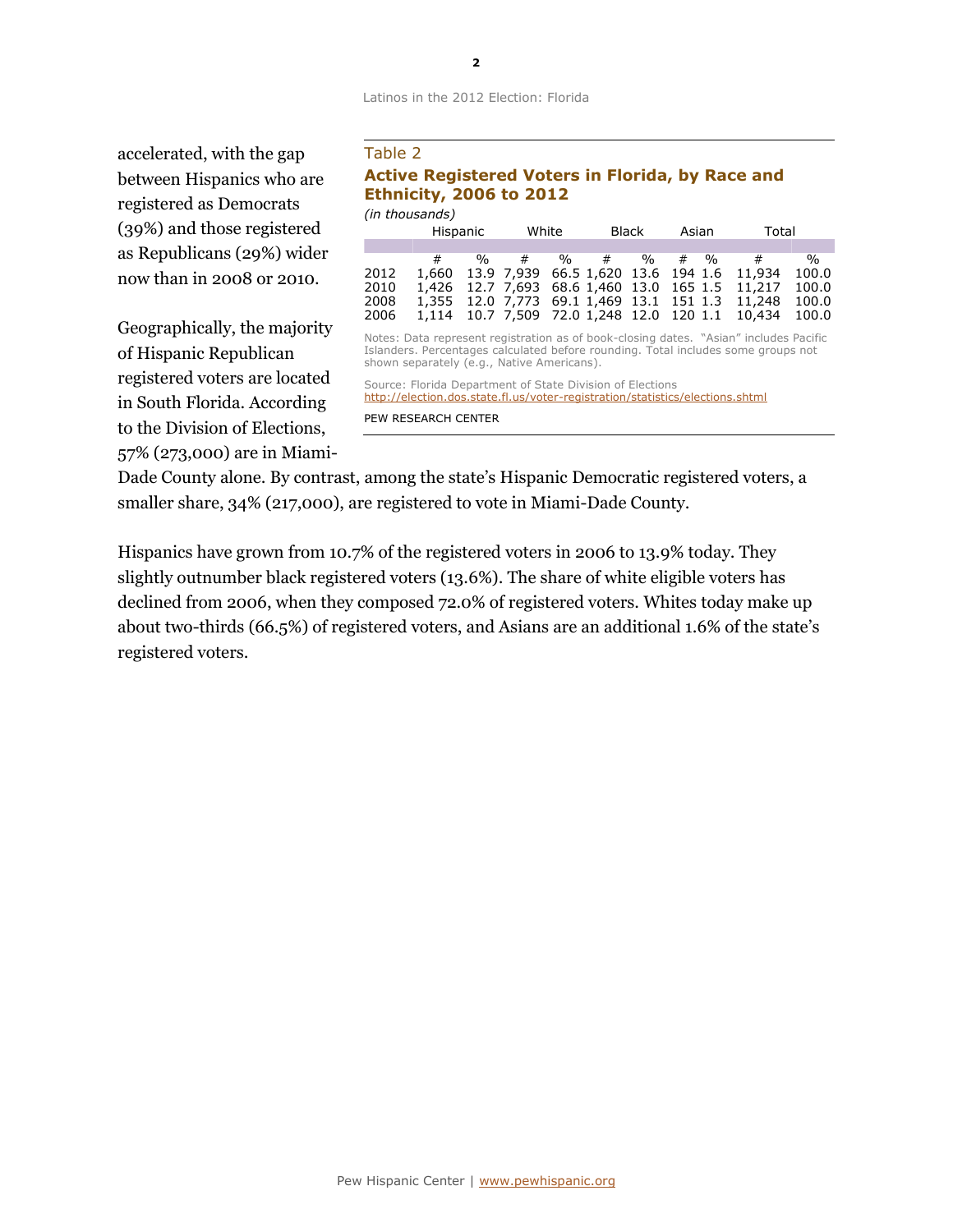# **Hispanics in Florida's Eligible Voter Population**

- The Hispanic population in Florida is the third largest in the nation.<sup>4</sup> More than 4.2 million Hispanics reside in Florida, 8.4% of all Hispanics in the United States.
- Florida's population is 23% Hispanic, the sixth largest Hispanic population share nationally.
- There are 2.1 million Hispanic eligible voters in Florida—the third

1

Table 3 **Population and Electorate in the United States and Florida, 2010** Florida

|                                                                   | U.S.    | Florida | Florida<br>state rank |  |  |  |  |  |
|-------------------------------------------------------------------|---------|---------|-----------------------|--|--|--|--|--|
| <b>Total population (all ages)</b>                                |         |         |                       |  |  |  |  |  |
| All (thousands)                                                   | 309,350 | 18,843  | 4                     |  |  |  |  |  |
| Hispanics (thousands)                                             | 50,730  | 4,253   | 3                     |  |  |  |  |  |
| Percent Hispanic                                                  | 16.4    | 22.6    | 6                     |  |  |  |  |  |
| Total eligible voter population (U.S. citizens ages 18 and older) |         |         |                       |  |  |  |  |  |
| All (thousands)                                                   | 214,972 | 13,131  |                       |  |  |  |  |  |
| Hispanics (thousands)                                             | 21,509  | 2,089   | 3                     |  |  |  |  |  |
| Percent Hispanic                                                  | 10.0    | 15.9    | 5                     |  |  |  |  |  |
| <b>Eligibility of Hispanic population</b>                         |         |         |                       |  |  |  |  |  |
| Percent of Hispanic population<br>eligible to vote                | 42.4    | 49.1    | 9*                    |  |  |  |  |  |

Notes: Percentages calculated before rounding. \*Rankings for "Percent of Hispanic population eligible to vote" are based on the District of Columbia and the 46 states whose Hispanic samples in the 2010 American Community Survey (ACS) are large enough to generate reliable estimates. All other rankings are based on the District of Columbia and the 50 states.

Source: Pew Hispanic Center tabulations of the 2010 ACS (1% IPUMS sample)

PEW RESEARCH CENTER

largest Hispanic eligible voter population nationally. California ranks first with 5.9 million.

- Some 16% of Florida eligible voters are Hispanic, the fifth largest Hispanic eligible voter share nationally. New Mexico ranks first with 39%.
- Half (49%) of Hispanics in Florida are eligible to vote, ranking Florida ninth nationwide in the share of the Hispanic population that is eligible to vote. By contrast, 81% of the state's white population is eligible to vote.

<sup>4</sup> Rankings for "Percent of Hispanic population eligible to vote" are based on the District of Columbia and the 46 states whose Hispanic samples in the 2010 ACS are large enough to generate reliable estimates. All other rankings are based on the District of Columbia and the 50 states.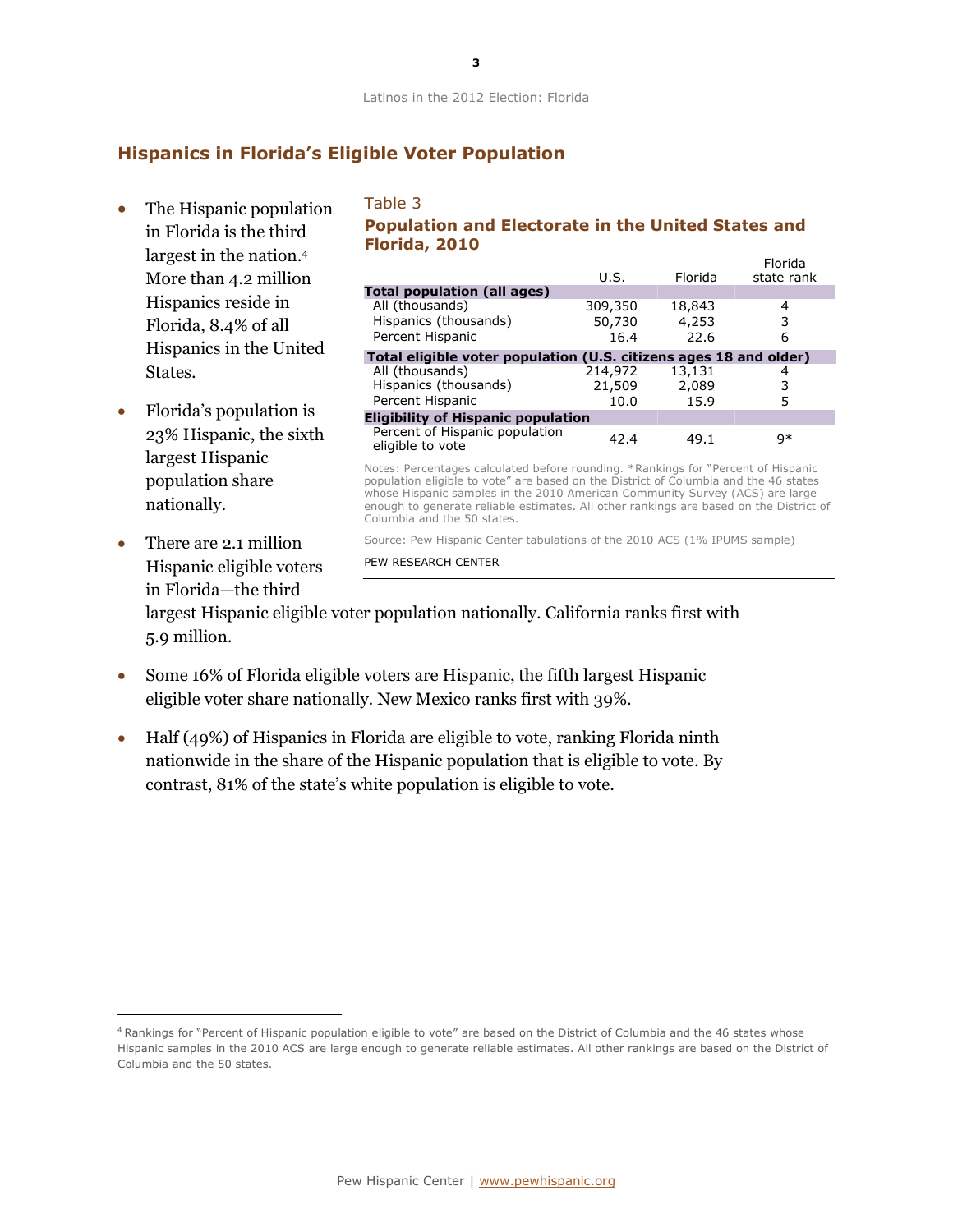# **Characteristics of Eligible Voters**

 *Age.* Florida's Hispanic eligible voters are younger than all eligible voters in Florida—25% of Hispanic eligible voters are ages 18 to 29 versus 19% of all eligible voters.

# *Citizenship and*

*Nativity.* Among Hispanic eligible voters in Florida, 43% are naturalized U.S. citizens. This compares with just 25% of all Hispanic eligible voters in the U.S., 13% of all eligible voters in Florida and 8% of eligible voters in the U.S overall.

### *Hispanic Origin.*

Hispanic eligible voters in Florida have a different Hispanic origin profile from Hispanic eligible voters nationwide. One-third (32%) of Hispanic eligible voters in Florida are of Cuban origin, 28% are of Puerto Rican origin, 9% are of Mexican origin, and 30% claim other Hispanic origin. By contrast, among Hispanic

### Table 4

### **Characteristics of Eligible Voters in Florida and the United States, 2010**

*(% of eligible voters, unless otherwise noted)*

|                                             |         | U.S.     |        | Florida  |  |
|---------------------------------------------|---------|----------|--------|----------|--|
|                                             | All     | Hispanic | All    | Hispanic |  |
| <b>Total population (thousands)</b>         |         |          |        |          |  |
|                                             | 309,350 | 50,730   | 18,843 | 4,253    |  |
| Total eligible voter population (thousands) |         |          |        |          |  |
|                                             | 214,972 | 21,509   | 13,131 | 2,089    |  |
| Age                                         |         |          |        |          |  |
| 18-29                                       | 21.6    | 32.8     | 19.3   | 25.0     |  |
| 30-44                                       | 24.6    | 29.3     | 22.3   | 27.7     |  |
| 45-54                                       | 19.4    | 16.7     | 18.4   | 17.8     |  |
| 55-64                                       | 16.3    | 10.9     | 16.5   | 12.1     |  |
| 65 and older                                | 18.2    | 10.4     | 23.6   | 17.3     |  |
| Gender                                      |         |          |        |          |  |
| Male                                        | 48.2    | 48.3     | 48.0   | 46.8     |  |
| Female                                      | 51.8    | 51.7     | 52.0   | 53.2     |  |
| <b>Type of citizen</b>                      |         |          |        |          |  |
| Citizen by birth                            | 92.2    | 74.9     | 86.8   | 57.0     |  |
| Naturalized citizen                         | 7.8     | 25.1     | 13.2   | 43.0     |  |
| Language                                    |         |          |        |          |  |
| Speaks only English at home                 | 86.2    | 30.7     | 80.2   | 16.0     |  |
| Does not speak only English at<br>home      | 13.8    | 69.3     | 19.8   | 84.0     |  |
| <b>Educational attainment</b>               |         |          |        |          |  |
| Less than high school diploma               | 12.3    | 24.7     | 13.0   | 20.3     |  |
| High school diploma or equivalent           | 29.1    | 28.6     | 30.0   | 27.2     |  |
| Some college                                | 32.4    | 32.5     | 32.8   | 32.3     |  |
| Bachelor's degree or more                   | 26.3    | 14.3     | 24.3   | 20.2     |  |
| <b>Marital status</b>                       |         |          |        |          |  |
| Married                                     | 50.9    | 44.7     | 49.3   | 47.6     |  |
| Never married                               | 28.1    | 37.4     | 26.2   | 29.4     |  |
| Divorced/separated/widowed                  | 20.9    | 17.9     | 24.5   | 23.0     |  |
| With child younger than 18 in home          |         |          |        |          |  |
|                                             | 25.0    | 31.1     | 20.9   | 27.0     |  |
| Homeownership rate                          |         |          |        |          |  |
|                                             | 68.8    | 58.2     | 71.4   | 67.0     |  |
| <b>Hispanic origin</b>                      |         |          |        |          |  |
| Mexican                                     |         | 59.1     |        | 8.9      |  |
| Puerto Rican                                | ---     | 14.4     | ---    | 28.4     |  |
| Cuban                                       |         | 4.8      | ---    | 32.1     |  |
| Salvadoran                                  | ---     | 2.4      | ---    | 0.9      |  |
| Dominican                                   | $- - -$ | 3.1      | ---    | 4.5      |  |
| Other                                       | $---$   | 16.2     | ---    | 25.0     |  |
| <b>Household income</b>                     |         |          |        |          |  |
| Less than \$30,000                          | 22.9    | 25.3     | 25.5   | 27.4     |  |
| \$30,000-\$49,999                           | 18.6    | 20.7     | 21.1   | 21.8     |  |
| \$50,000-\$74,999                           | 19.6    | 21.0     | 20.3   | 21.1     |  |
| \$75,000-\$99,999                           | 13.8    | 13.3     | 12.9   | 11.3     |  |
| \$100,000 or more                           | 25.1    | 19.7     | 20.1   | 18.3     |  |

Notes: Eligible voters are citizens ages 18 and older. Percentages may not total 100% due to rounding.

Source: Pew Hispanic Center tabulations of the 2010 American Community Survey (1% IPUMS sample)

PEW RESEARCH CENTER

eligible voters nationwide, 59% are Mexican, 14% are Puerto Rican, 5% are Cuban, and 22% are of some other Hispanic origin.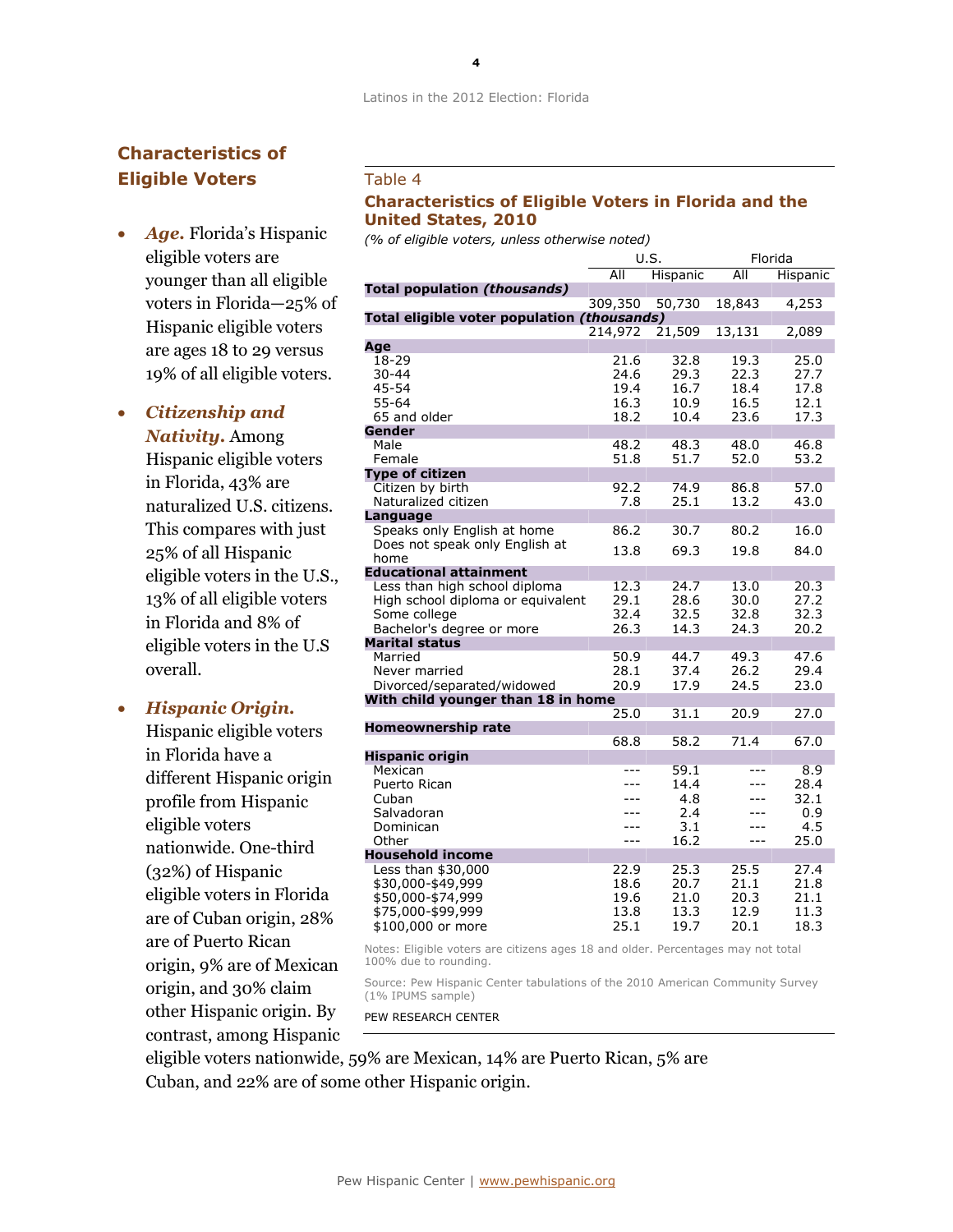- *Educational Attainment.* Two-in-ten Latino eligible voters in Florida (20%) have not completed high school. That is lower than the rate for Latino eligible voters nationwide—25%—but greater than the rate for all U.S. eligible voters (12%) or all eligible voters in Florida (13%).
- Homeownership. Two-thirds of Hispanic eligible voters in Florida (67%) live in owner-occupied homes compared to 58% of Hispanic eligible voters nationwide. Somewhat greater shares of all eligible voters in Florida (71%) and all eligible voters nationwide (69%) live in owner-occupied homes.